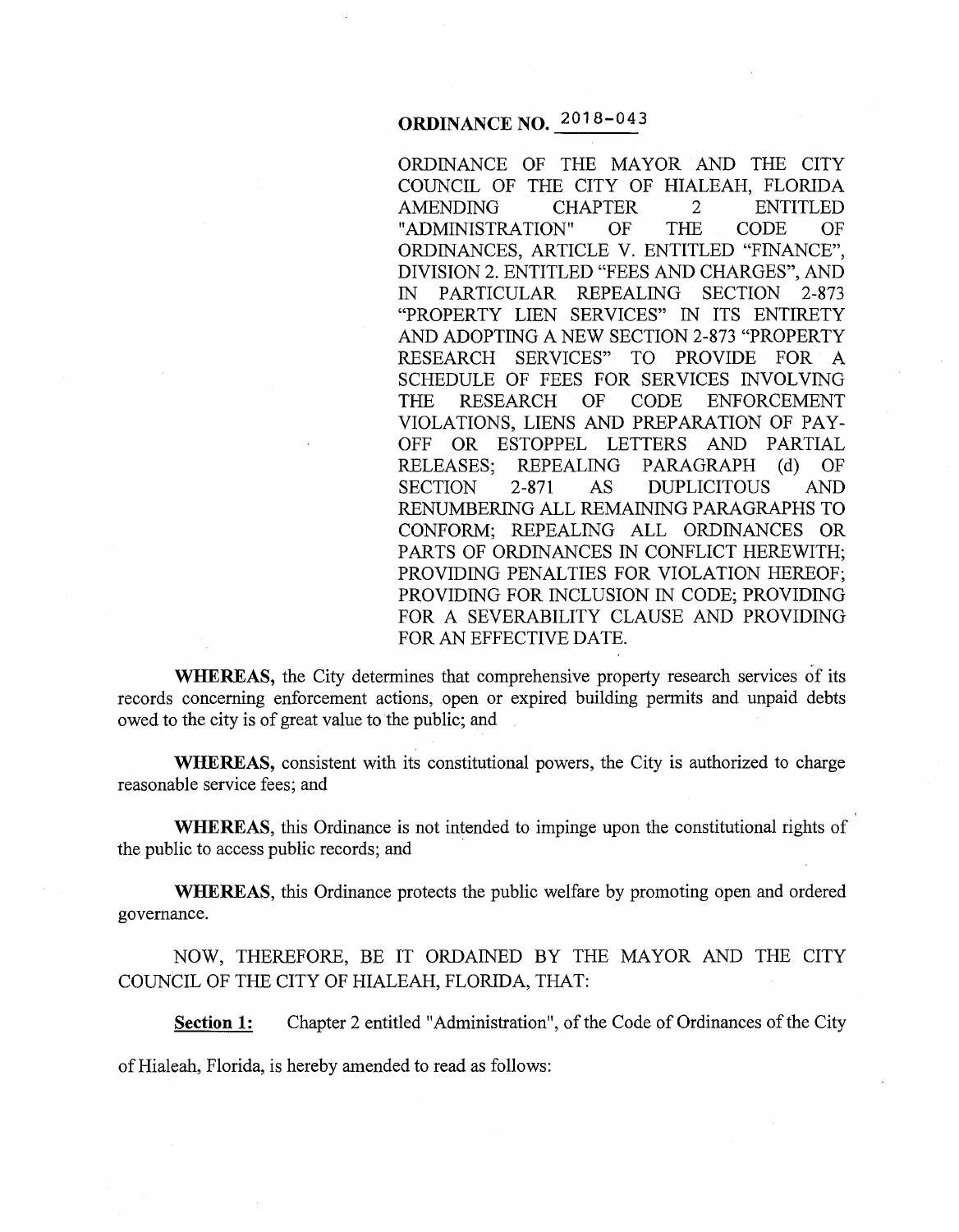## Ordinance No. 2018-043 Page 2

Chapter 2

#### **ADMINISTRATION**

 $\ast$   $\ast$   $\ast$ 

 $\ast$   $\ast$   $\ast$ 

### **ARTICLE V. FINANCE**

#### **DIVISION 2. FEES AND CHARGES**

**Sec. 2-871. Duplication and certification of public documents.** 

 $\ast$   $\ast$   $\ast$ 

(d) *Property lien services.* The city, through its code compliance division, water and sewers division and departments of the city clerk and grants and human services each, shall charge \$30.00 as a fee for property lien searches, for each property address.

\* \* \*

### **Sec. 2-873. Property lien serviees Property research services.**

The city shall charge \$10.00 as a fee for property lien searches, for each property address.

(a) The city, through the Office of the City Clerk, shall offer research services of real property within the limits of the city that is limited to violations of the several regulatory codes enforced by the city, including unsafe structures and open or expired building permits, unpaid water, sewer or solid waste services and liens recorded as a result of the city's enforcement actions, The city shall charge the following fees for each property address:

| Service                                      | Fee      |
|----------------------------------------------|----------|
| Violations and lien research                 | \$225.00 |
| For research of each additional tax          | \$50.00  |
| identification number or folio number        |          |
| assigned to the same property address        |          |
| Pay-off or estoppel letter for all liens per | \$75.00  |
| property address                             |          |
| Partial Release for each lien released       |          |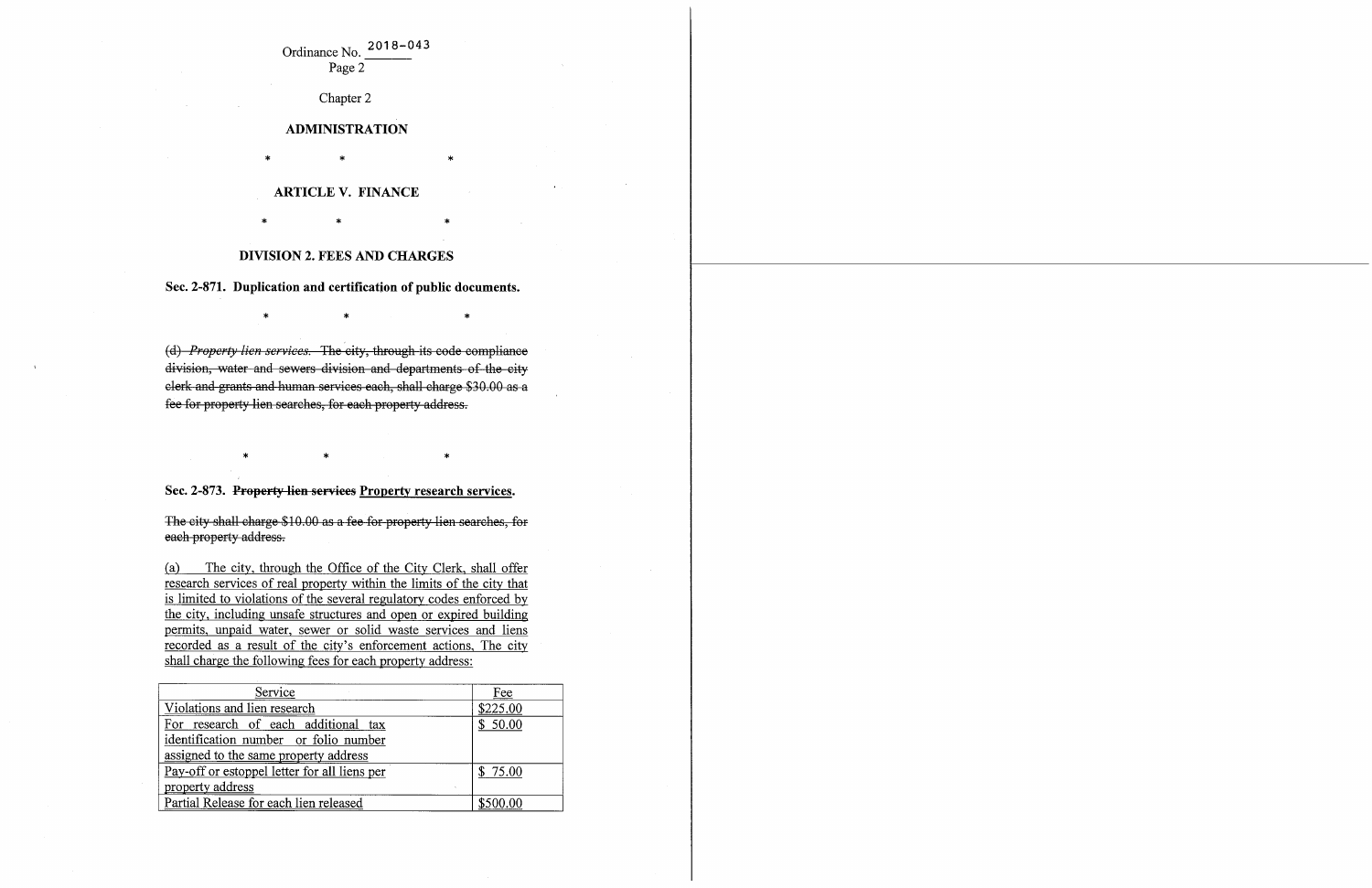(b) Pay-off or estoppel letters and partial releases shall only be issued upon research and payment of all applicable service fees a provided in paragraph (a). Partial releases shall only be issued for properties on which there are no violations or past due amounts owed the city. If upon research a property is ineligible for a partial release, only the \$500.00 fee shall be refunded to the payer.

#### **Section 2: Repeal of Ordinances in Conflict.**

All ordinances or parts of ordinances in conflict herewith are hereby repealed to the extent of such conflict.

 $\ast$   $\ast$   $\ast$   $\ast$ 

#### **Section 3: Penalties.**

Every person violating any provision of the Code or any ordinance, rule or regulation adopted or issued in pursuance thereof shall be assessed a civil penalty not to exceed \$500.00 within the discretion of the court or administrative tribunal having jurisdiction. Each act of violation and each day upon which any such violation shall occur shall constitute a separate offense. In addition to the penalty prescribed above, the City may pursue other remedies such as abatement of nuisance, injunctive relief, administrative adjudication and revocation of licenses or permits.

#### **Section 4: Inclusion in Code.**

The provisions of this ordinance shall be included and incorporated in the Code of Ordinances of the City of Hialeah, as an addition or amendment thereto, and the sections of this ordinance shall be renumbered to conform to the uniform numbering system of the Code.

#### **Section 5: · Severability Clause.**

If any phrase, clause, sentence, paragraph or section of this ordinance shall be declared . invalid or unconstitutional by the judgment or decree of a court of competent jurisdiction, such invalidity or unconstitutionality shall not affect any of the remaining phrases, clauses, sentences, paragraphs or sections of this ordinance.